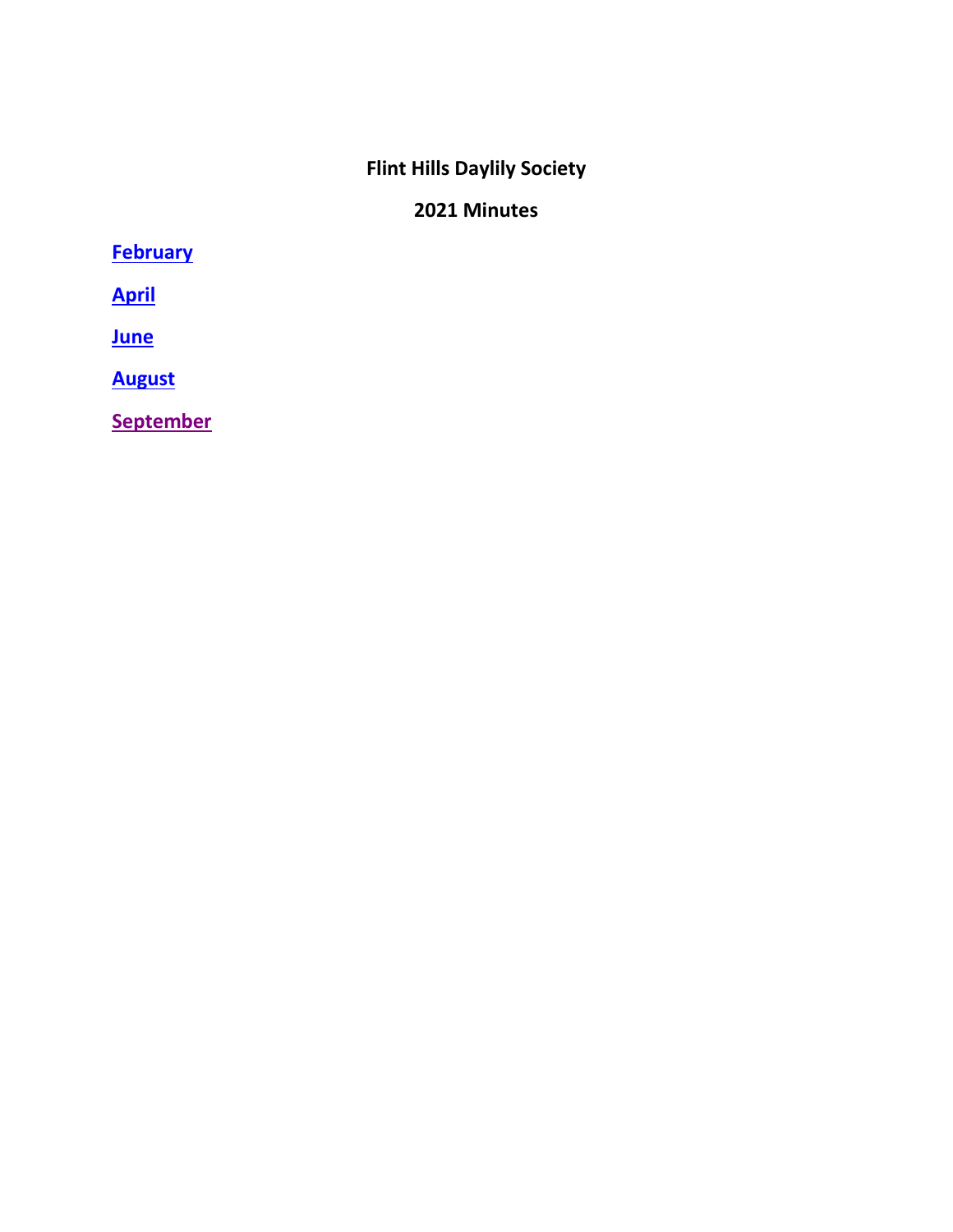#### **February**

<span id="page-1-0"></span>The Flint Hills Daylily Club met on February 1, 2021 via Zoom meeting. There were 19 members in attendance and Carol Schultz ADS Region 11 President also later joined the meeting.

President and Co-President, Steve and Jane Amy called the business meeting to order. Other officers present were Vice President Shirley Masterson, Treasurer Pam Lauer and Secretary Karen Ridder.

BUSINESS MEETING:

Announcements: Jane Amy submitted FHDS club to the Manhattan Mercury directory of organizations.

Marion Quinlan is celebrating her birthday.

Jane announced that Barbara Pearson is appointed Committee Member at Large.

President called on Pam to give Treasurer Report.

Treasurer Report - Balance in the checking account is \$12,137.34; CD value \$5,385.27

Irene Johnson moved to accept the Treasurer Report as presented. Barbara Pearson seconded the motion. Motion was approved.

President presented the 2021 Budget for discussion. Ann Redmon moved to accept the budget as presented. Chris Tyler seconded the motion. Motion was approved.

Committee Chairs were announced as follows: Summer Regional: Steve and Jane Amy Annual Fall Banquet: Laura Hall and Barbara Pearson Daylily DAZE at K-State Garden, July 10: Jeanette Schuler Daylily drawings: Ann Redmon Farmer's Market Sale (s): Ann Redmon, Irene Johnson and Karen Ridder KSU Gardens - Daylily Review: Laura Hall Member's Garden Tour: not to be held due to Regional, unless there is no Regional. Media Specialist/Librarian: Linda Marston Membership: Jo Lyle Photo Contest: Barbara Pearson and Lou Irwin Programs: Shirley Masterson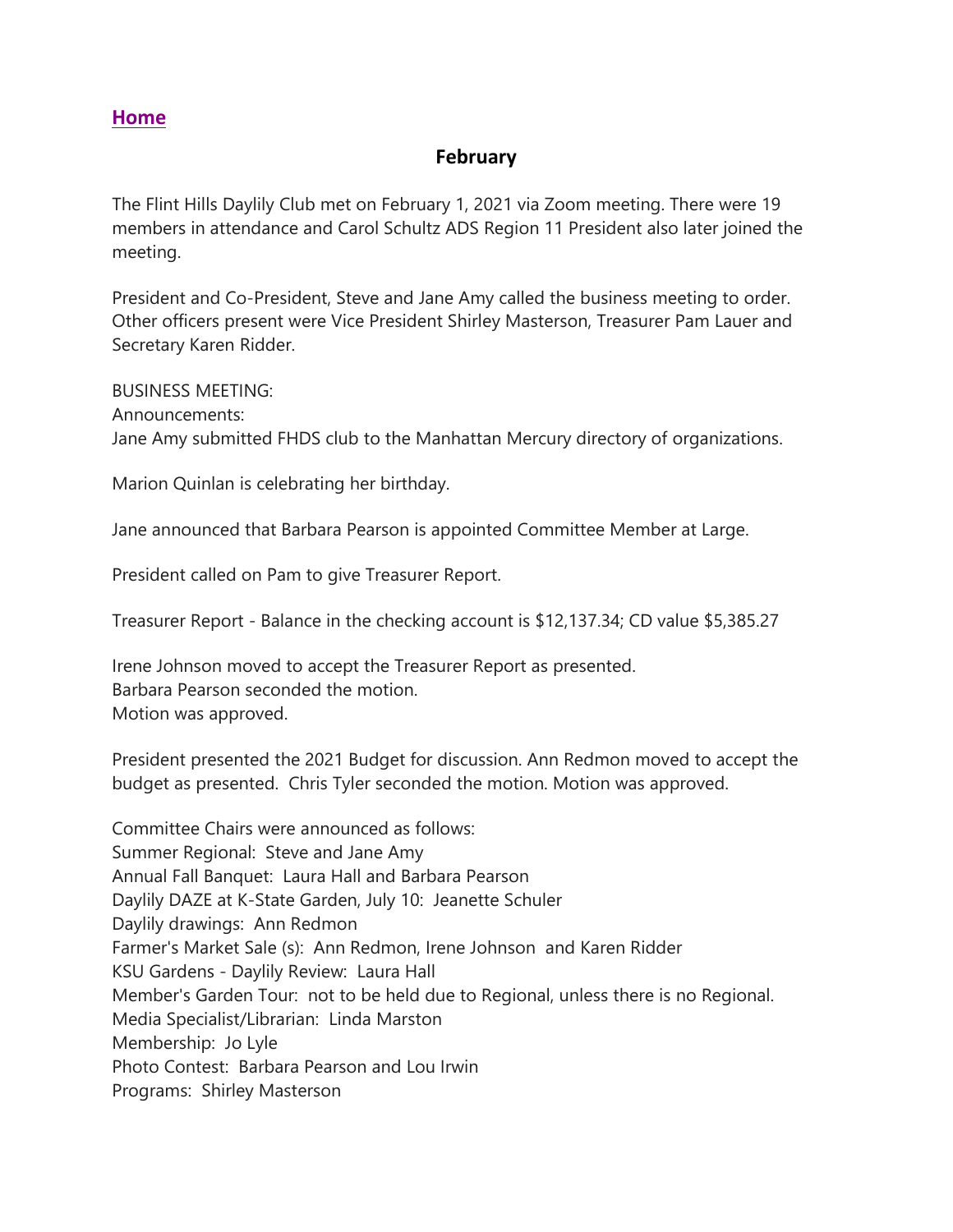Refreshments: Steve and Jane Amy Webmaster: Laura Hall Yearbook: Steve and Jane Amy Facebook Group & Page: Karen Ridder, Laura Hall and Barbara Pearson

#### NEW BUSINESS:

Discussion to vote on moving the April Club meeting. Shirley Masterson moved and Kathy Foster seconded to change the April meeting from the 3rd Monday to the 1st Monday. Since this requires a bylaw change the motion will be voted on after the 30 day required waiting period.

Other topics for discussion were:

It was suggested that anyone who helps with Wash & Tag be allowed to choose 1 Free Daylily and have 1st choice at purchasing other Daylilies. Members in attendance were in agreement.

Ann conducted the February membership plant drawings. Daylilies for the drawing are being provided by Bret Clement of Clement Garden.

Meeting was adjourned.

Minutes submitted by Karen Ridder, Secretary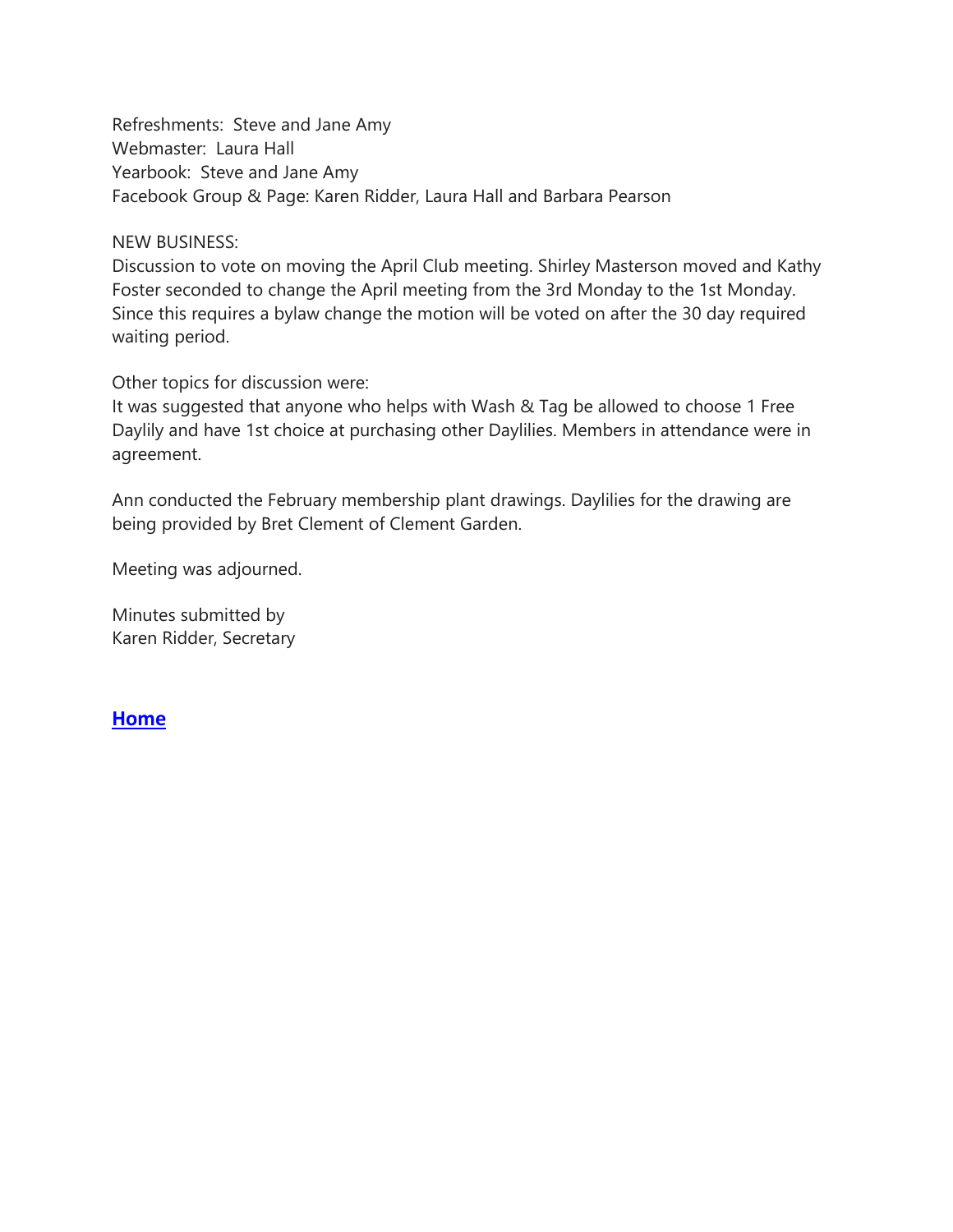## **April**

## <span id="page-3-0"></span>FLINT HILLS DAYLILY SOCIETY MEETING MINUTES FROM APRIL 5, 2021

The Flint Hills Daylily Society met on April 5, 2021 via Zoom meeting.

There were 24 members and 1 guest in attendance.

President and Co-President, Steve and Jane Amy called the business meeting to order. Other officers present were Vice President Shirley Masterson, Treasurer Pam Lauer, and Secretary Karen Ridder.

BUSINESS MEETING:

President called on Pam to give Treasurer Report.

Treasurer Report – Balance in checking account is \$12,976.23; CD value \$5,385.27 for a total of \$18,361.50.

Lou Irwin moved to accept the Treasurer Report as presented.

Chris Tyler seconded the motion.

Motion carried.

President asked for motion to approve February meeting minutes.

Ann Redmon moved to accept the February minutes as presented.

Jo Lyle seconded the motion.

Motion carried.

President called on the Committees to give reports.

SUMMER REGIONAL COMMITTEES:

Registrar Report – Pam Lauer reported that to date there are 24 registrations, noting that we need club members to get registered.

Basket Report – Lou Irwin discussed the need for more donations for the basket.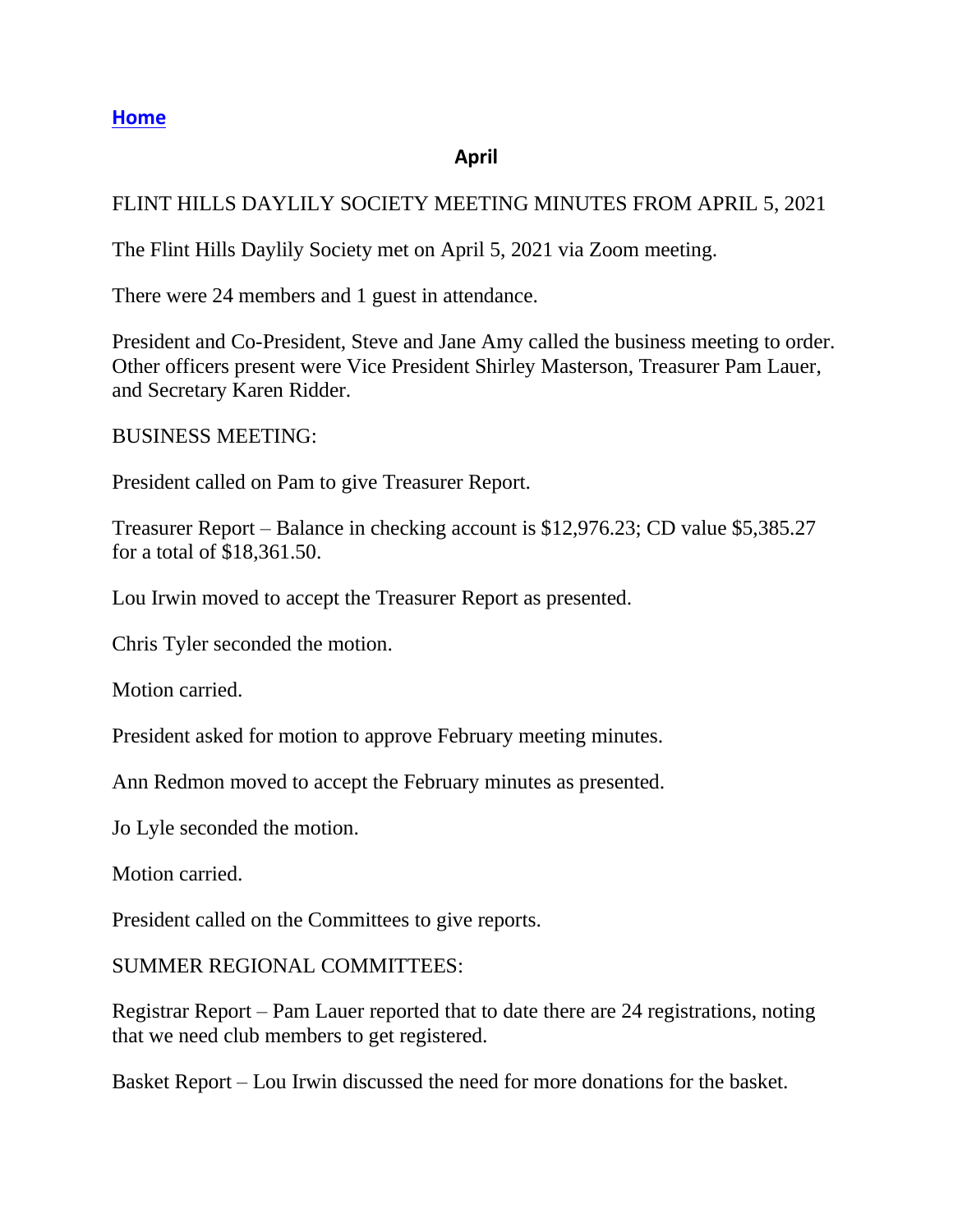Auction Report – Ann Redmon reported that she has 60 different plants donated from Registered Hybridizers and is hoping to have 100 for the plant auction. If club members have any 2014 or newer plants they would like to donate, let Ann know. Lou has used pots for the auction plants, will get them to Amy's.

Club Insurance – Steve Amy reported that he made arrangements for Liability Insurance for non club members only, club members not included.

Judging Clinics – Chris Tyler gave report on the Exhibition Judges clinics.

Registration Bags – Bobbie Kromm reported that she has purchased 120 purple

bags that she and Dave are donating.

Daylily DAZE at K-State Garden – Jeanette Schuler reports that she will start advertising a little later on. Laura Hall will get a sign made with the date on it.

Club Shirts – Jane Amy and Bobbie Kromm presented 3 logo options, club voted on the logo with the double lines and making "Society" font larger. Shirts are being made at Champion. Payment must be paid by the June meeting.

Bus Report – Steve Amy reported that we have a contract on  $2 - 54$  passenger buses, and will be using the Oklahoma bus as our 3rd bus. Buses have a Covid Protocol and are sanitized between trips.

Booklet – Jane Amy reports that she has the booklet done and will be sending to Pam to proofread.

Silent Auction and Bag Raffle – Irene Johnson reported that she and Shirley are working on them.

Tour Gardens – Laura Hall, Ann Redmon, Steve & Jane Amy and KSU Gardens.

## ANNUAL FALL BANQUET

Chair – Laura Hall and Barbara Pearson – will discuss the banquet at the June meeting.

## DAYLILY DRAWINGS

Chair – Ann Redmon – June meeting plants are unknown yet, Ann is working on contacting several hybridizers.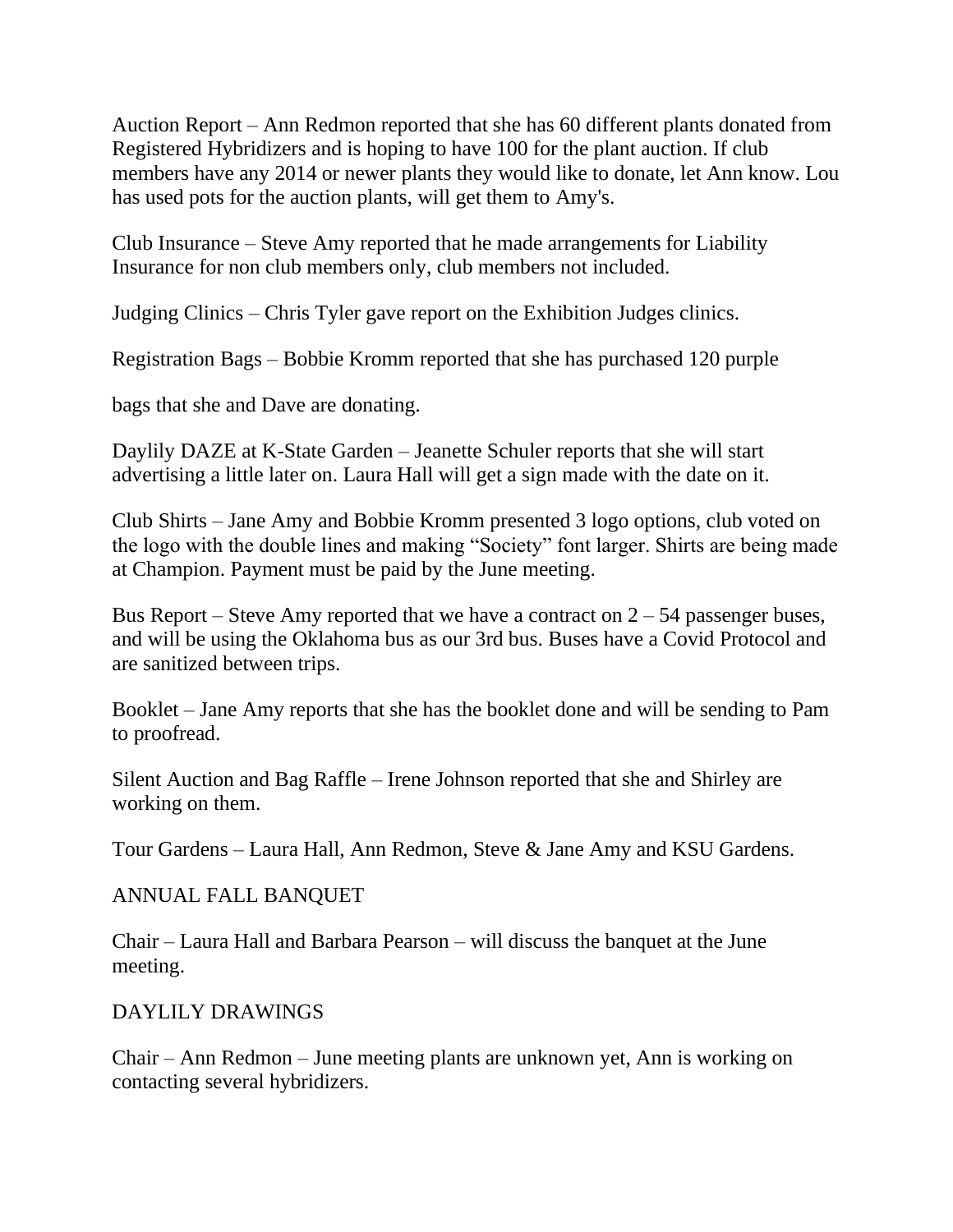## FARMERS MARKET SALE

Co-Chairs – Ann Redmon, Irene Johnson, and Karen Ridder – discussed whether to have a Spring Sale or Fall Sale. Club decided on having a Fall Sale, if needed, as there is a lot going on with getting ready for the Regional this spring. We will need more participation for Wash & Tag.

KSU GARDENS

Daylily Review Chair - Laura Hall (KSU Liaison) will work on this later.

MEMBERS' GARDEN TOUR

Not to be held due to Regional

## MEDIA SPECIALIST/LIBRARIAN

Chair – Linda Marston

## MEMBERSHIP

Chair – Jo Lyle – nothing to report.

## PHOTO CONTEST

Chair – Barbara Pearson and Lou Irwin – Will talk about at June meeting.

PROGRAMS

Chair – Shirley Masterson

#### REFRESHMENTS

Chair – Steve & Jane Amy

#### WEBMASTER

Chair – Laura Hall – Laura will update the Minutes on the website.

YEARBOOK

Chair – Steve & Jane Amy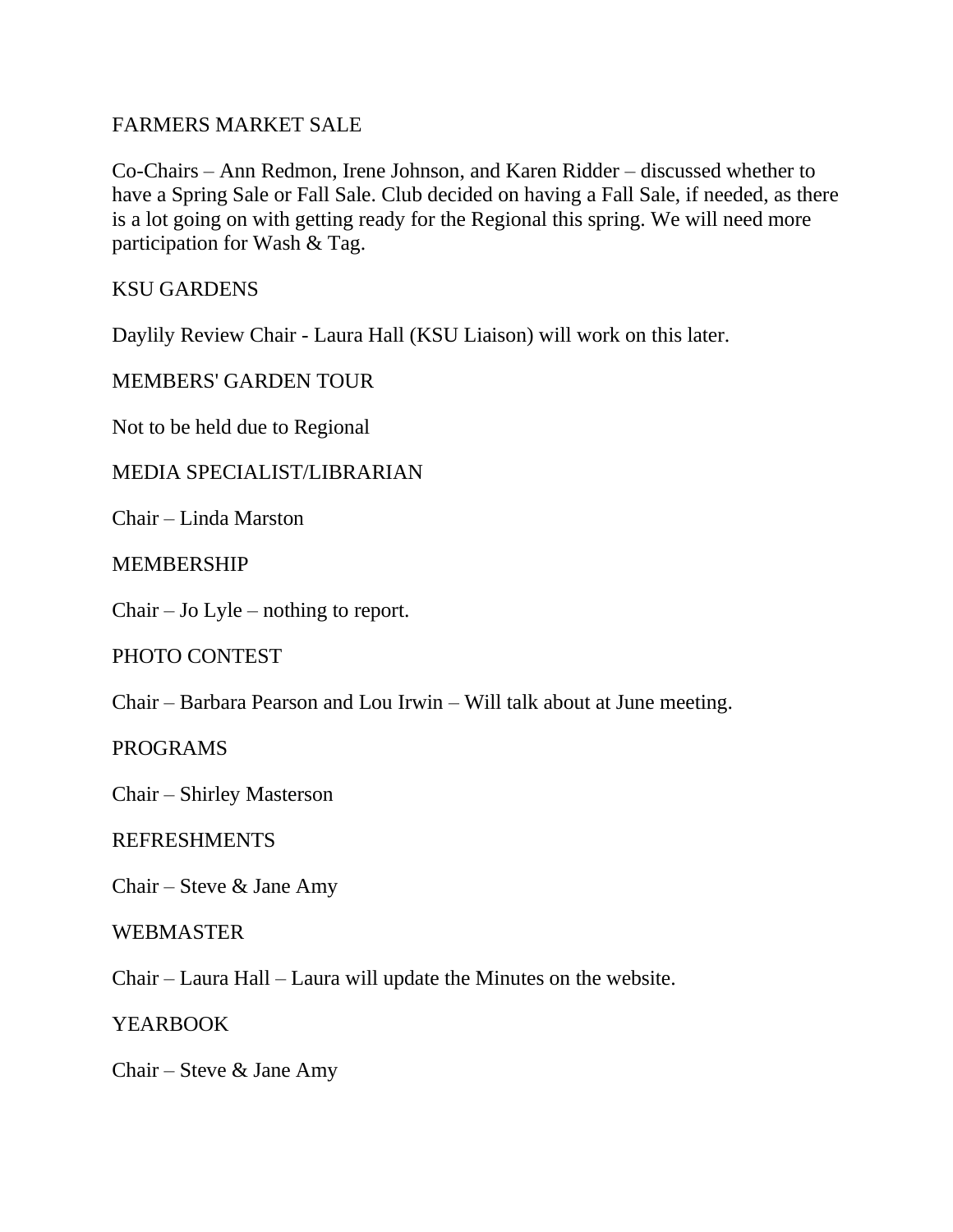## FACEBOOK GROUP AND PAGE

Co-Chairs – Laura Hall, Barbara Pearson and Karen Ridder – make sure to review join requests before accepting to make sure they are interested in daylilies. We should accept requests from other areas also. Karen suggested that club members post their Daylily pictures to help pique more interest.

## OLD BUSINESS

Motion was made at the February meeting to change April meeting from the 3rd Monday to the 1st Monday. According to club bylaws a 30 day waiting period must be observed before a vote is held. Having met that requirement, a vote was held and the motion carried to change April meeting to the 1st Monday of the month.

## NO NEW BUSINESS TO DISCUSS

Ann Redmon conducted the April membership plant drawings. Daylilies for the drawing are provided by James Gossard of Heavenly Gardens.

Meeting was adjourned.

Minutes submitted by Karen Ridder, Secretary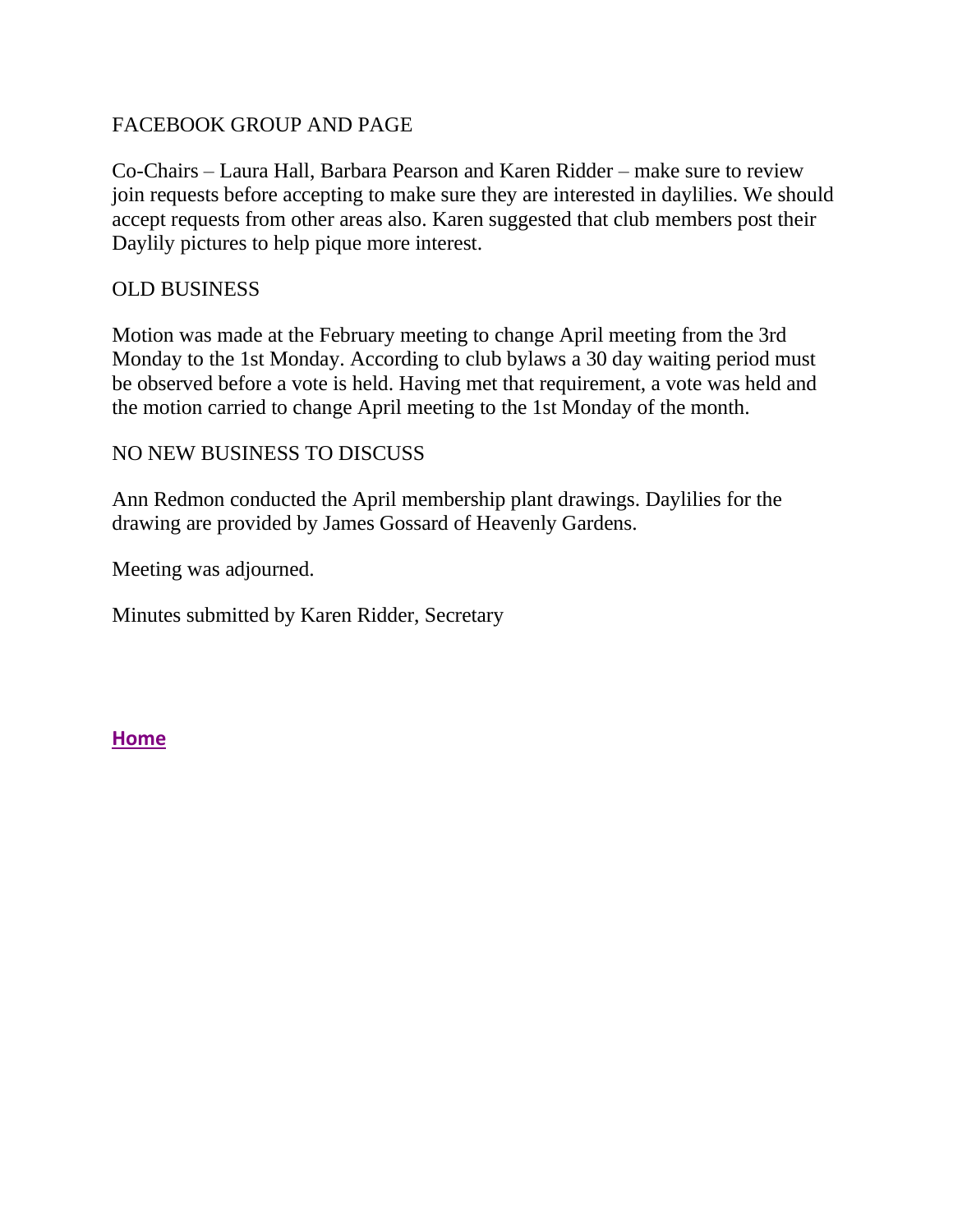#### **June**

## <span id="page-7-0"></span>LINT HILLS DAYLILY SOCIETY MEETING MINUTES FROM JUNE 7, 2021

The Flint Hills Daylily Society met on June 7, 2021 at the Manhattan Senior Center. There were 25 members and 1 guest in attendance. Welcome to new members Steve Mees and David Sachs.

Co-Presidents, Steve and Jane Amy called the business meeting to order. Other officers present were Treasurer Pam Lauer, Secretary Karen Ridder, and Member At Large Barbara Pearson.

BUSINESS MEETING:

Co-Presidents called on Pam to give Treasurer Report.

Treasurer Report – Balance in checking account is \$15,398.58; CD value \$5,385.27 for a total of \$20,783.85.

Christopher Renner moved to accept the Treasurer Report as presented. Marian Quinlan seconded the motion.

Motion carried.

President asked for motion to approve APRIL meeting minutes. Christopher Renner moved to accept the April minutes as presented. Ann Redmon seconded the motion.

Motion carried.

OLD BUSINESS:

President called on the Committees to give reports.

SUMMER REGIONAL COMMITTEES:

Summer Regional Chair – Reports were given by Steve and Jane Amy.

Registrar Report – Pam Lauer reported that to date there are 59 registrations, noting that we need club members to get registered.

Basket Report – Report was given by Lou Irwin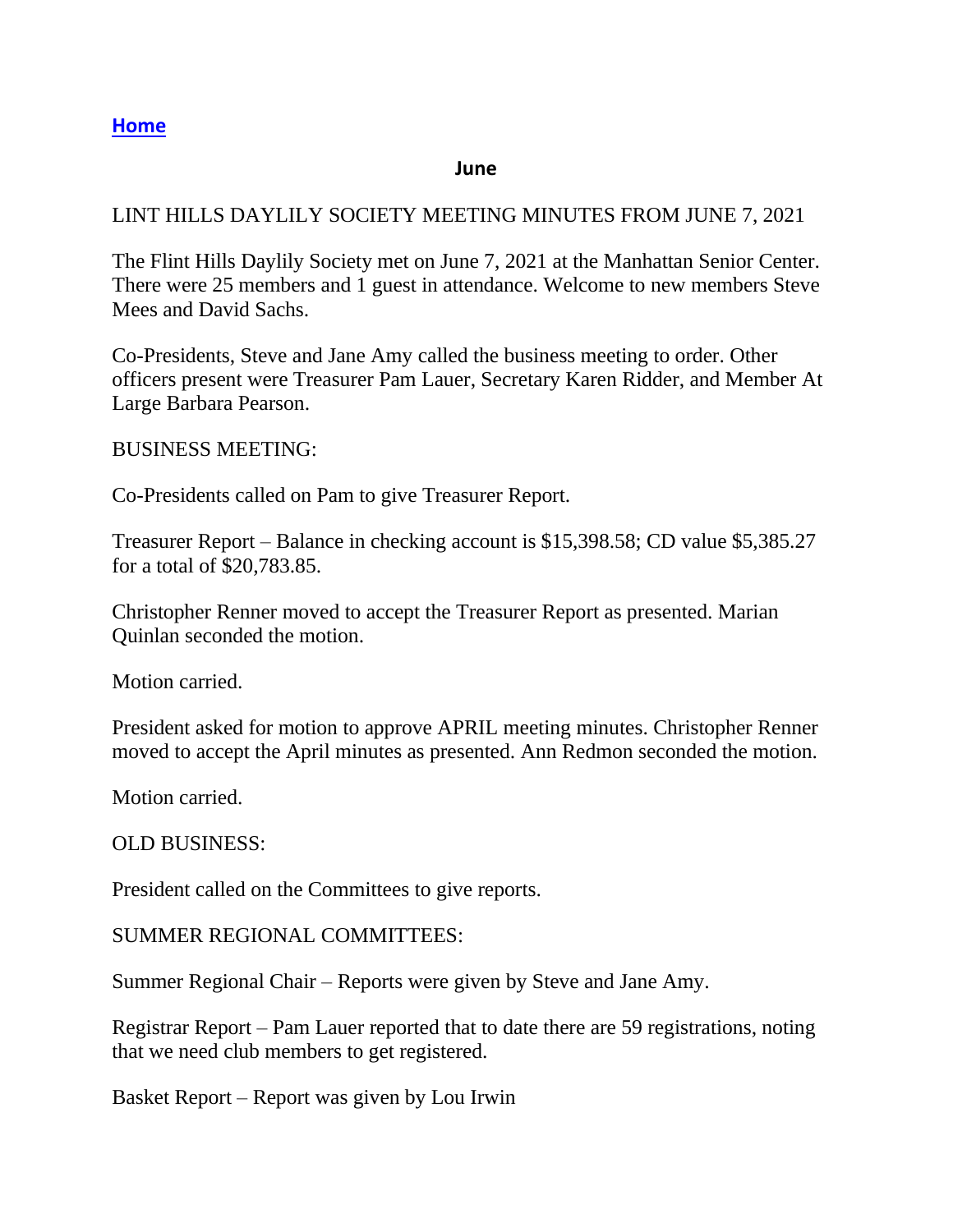Auction Report – Ann Redmon reported that we have 81 different varieties donated by several Region 11 Hybridizers

Club Insurance – Steve Amy reported that he made arrangements for Liability Insurance for non club members only, club members not included.

Judging Clinics – Chris Tyler gave report on the clinics.

Registration Bags – Marian Quinlan showed the bag with design idea and contents.

Daylily DAZE at K-State Garden – Jeanette Schuler reported on Daylily DAZE.

Club Shirts – Shirts were available for pickup.

Bus Report – It was reported that final Bus payment must be paid by June 25.

Booklet – Jane Amy has completed and Pam will proofread prior to publication.

Silent Auction and Bag Raffle – Irene Johnson reported that she has the bags and made pictures for the items being bid on.

Tour Gardens – Laura Hall, Ann Redmon, Steve Amy and Jeanette Schuler (KSU Gardens) reported that they have volunteers lined up to help in their gardens.

Food – Each garden owner will provide snacks and water, plus member donations.

Registration Plants – We will dig Registration Plants on Wednesday and Thursday prior to the Regional. Need to order the mesh bags and get labels.

## ANNUAL FALL BANQUET

Chair – Laura Hall and Barbara Pearson – September 20, 2021 was the suggested date at the Senior Center and the members were in agreement. Food options are under consideration.

#### DAYLILY DRAWINGS

Chair – Ann Redmon – reported that June drawing plants are from Curt Hanson of Crintonic Gardens.

## FARMERS MARKET SALE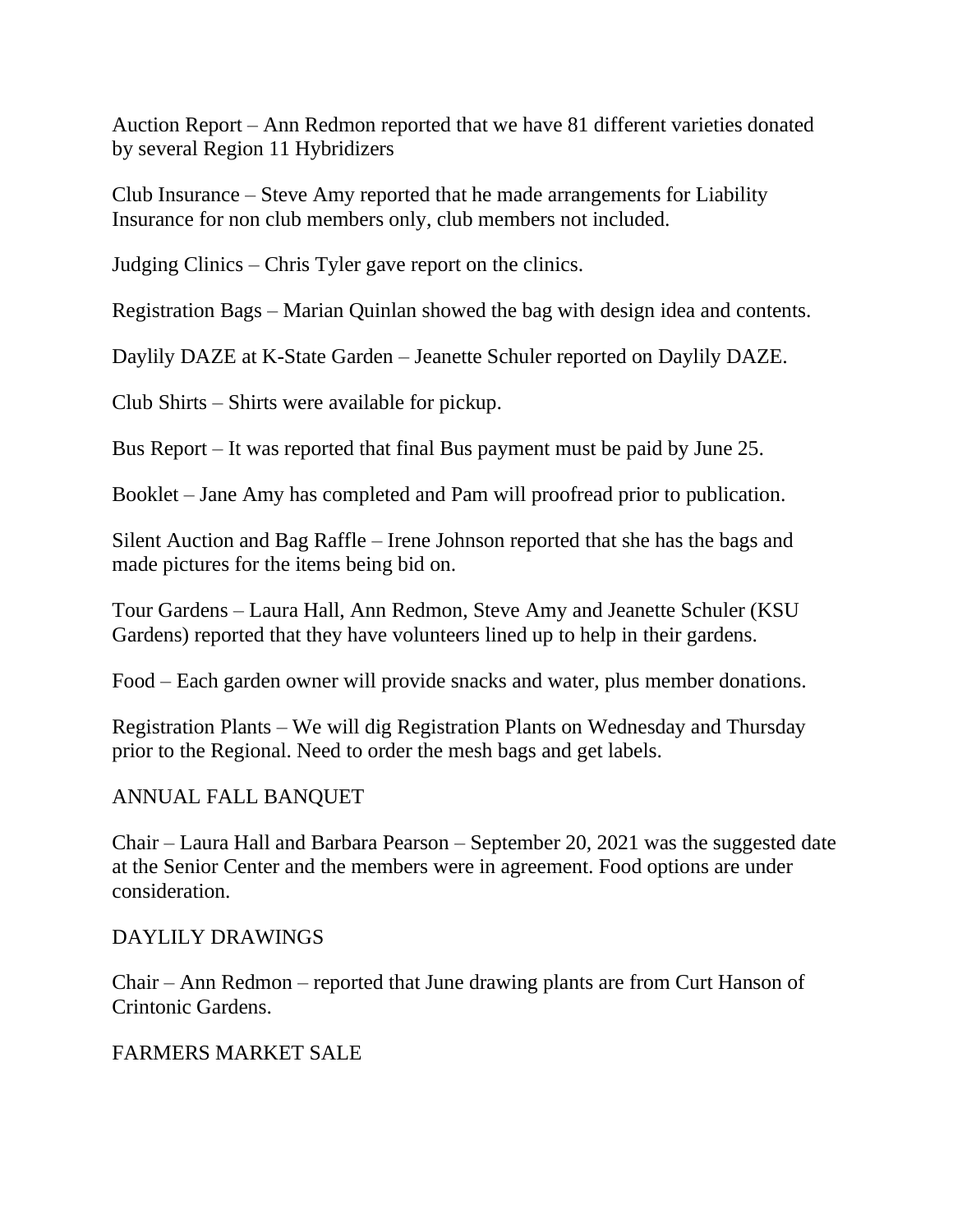Co-Chairs – Ann Redmon, Irene Johnson, and Karen Ridder – It was the concensus of the members present to not have a Fall Sale unless needed. Will possibly have one in the Spring of 2022.

#### KSU GARDENS

Daylily Review Chair - Laura Hall (KSU Liaison) nothing to report at this time.

## MEMBERS GARDEN TOUR

Not being held due to Regional.

## MEDIA SPECIALIST/LIBRARIAN

Chair – Linda Marston – no report.

#### MEMBERSHIP

Chair – Jo Lyle – no report.

#### PHOTO CONTEST

Chair – Barbara Pearson and Lou Irwin – to be held during the Fall Banquet. Information will be emailed to members.

#### PROGRAMS

Jane Amy suggested that we have more programs on Daylilies.

#### REFRESHMENTS

Chair – Steve & Jane Amy furnished their "test" Slushies, Chris Tyler shared Brownies, and there were a variety of other snacks.

#### WEBMASTER

Chair – Laura Hall – nothing to report.

#### YEARBOOK

Chair – Steve  $\&$  Jane Amy – nothing to report.

#### FACEBOOK GROUP AND PAGE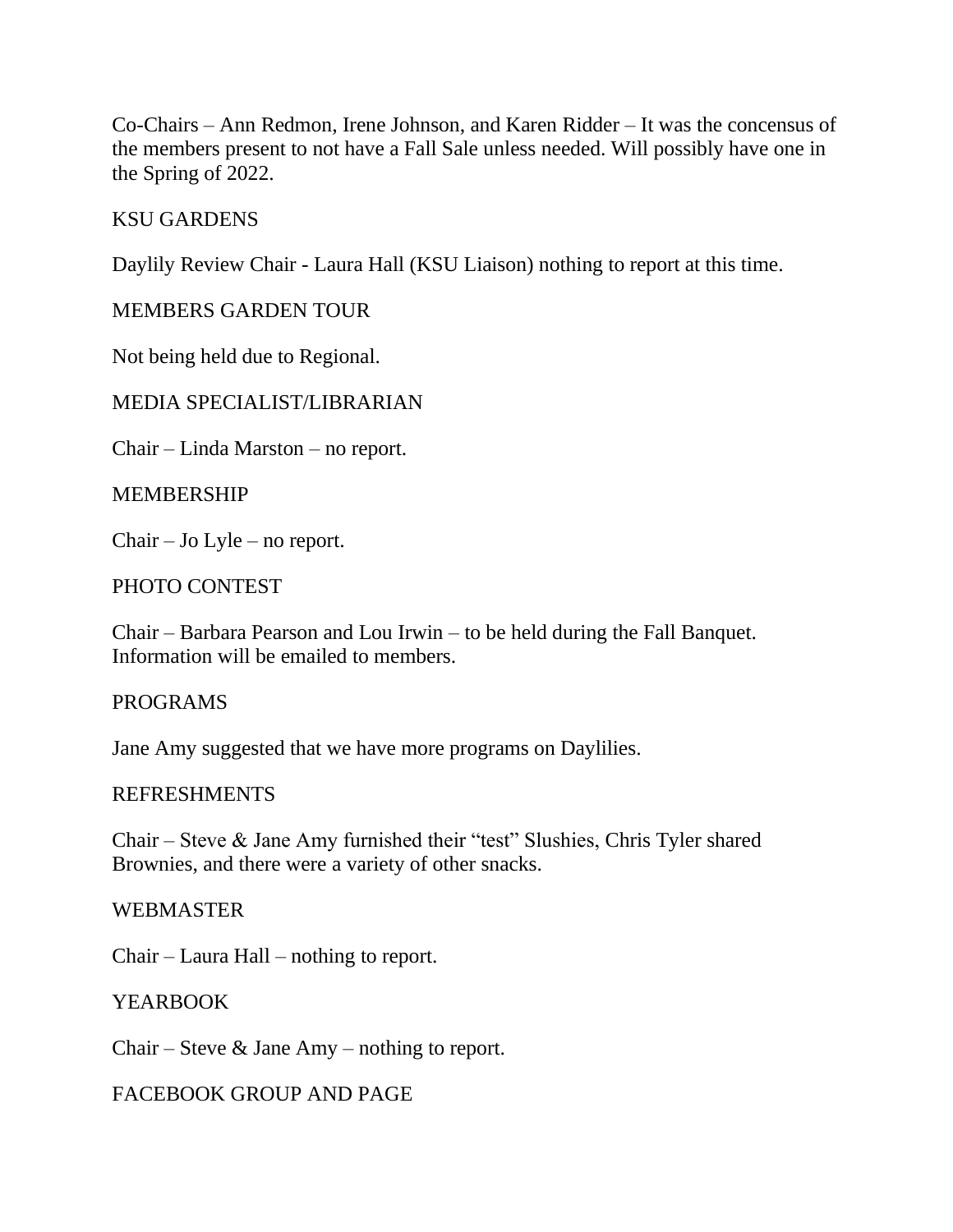Co-Chairs – Laura Hall, Barbara Pearson and Karen Ridder – nothing to report.

We took a break for refreshments and watched the Promotional video for 2022 National in Asheville, North Carolina.

NEW BUSINESS:

Pam reported that our bank requires a motion in the minutes to change signatories on our bank accounts. The current signatories for Flint Hills Daylily Society (FHDS) are past President Christopher Renner and current Treasurer Pam Lauer.

Pam moved to remove past President Chistopher Renner as a signatory on FHDS bank accounts, leave current Treasurer Pam Lauer as signatory on FHDS bank accounts, and add current Co-President Steve Amy as signatory on FHDS bank accounts for the 2021 Calendar Year.

Lou Irwin seconded the motion. Motion carried

Ann Redmon conducted the June membership plant drawings.

With no further business to conduct, motion was made by Susan Schoneweis to adjourn the meeting.

Motion seconded by Lou Irwin. Motion carried.

Meeting was adjourned.

Minutes submitted by Karen Ridder, Secretary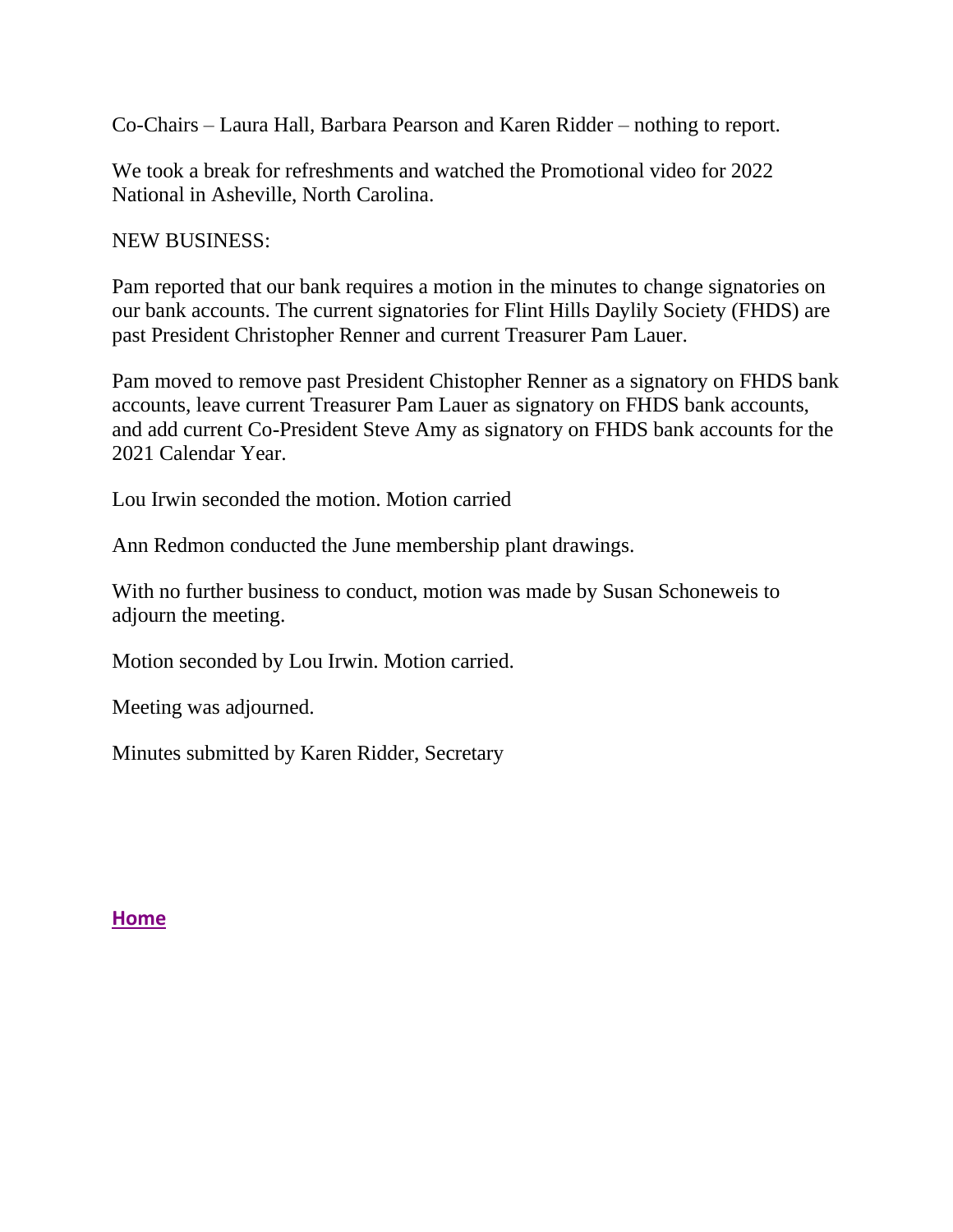#### **August**

## <span id="page-11-0"></span>FLINT HILLS DAYLILY SOCIETY MEETING MINUTES, MONDAY AUGUST 2, 2021

The Flint Hills Daylily Society met at 7pm on Monday August 2, 2021 at the Manhattan Senior Center. There were 18 members in attendance, and a program speaker. Welcome to new members, Sue Brown and Pam Jakoplic. We welcomed back Joyce Todd and John Markham.

Co-presidents Jane and Steve Amy called the meeting to order at 7:02pm. No other officers were in attendance. Jane gave a brief treasurer's report for Pam Lauer

The total assets for the club are \$26928.54. We are still waiting for \$664.97 from PayPal because they hold a certain percentage to make sure no one has a dispute for goods received. We should have that deposit this week. Also, one of the attendees who had two registrations for the Regional forgot what they had paid for with PayPal and issued a dispute so we are waiting for the \$110 to be redeposited to our account. This dispute has cost the club \$15 and Pam is going to gently remind this person of this fact. It may take a total of 75 days to resolve this.

Jane reminded everyone to get their expenses to Pam so she can get the Regional books closed out by year end.

Note: We did not vote to approve the Treasurer's report

Chris moved to accept the minutes of the June meeting, Marian Quinlan seconded the motion, which carried.

Shirley Masterson introduced the guest speaker, Nancy Moore who spoke on "Herbs in the Garden." Nancy has a degree in Landscape design. She worked for Skinner's in Topeka for 12 years and for Blueville Nursery in Manhattan for 15 years, where she probably helped you pick many a garden plant as manager of the retail shop. She also hosted Horticultural Hints on the radio. She can currently be found at the Milford Nature Center.

The most important aspect of an herb garden to Nancy is accessibility. Beyond setting the taller plants to the back and shorter ones to the front, she prefers multiple smaller beds that she can reach into to grab the herbs she wants for the night's dinner dish. She recommended her favorite herb shears, from "Barebones" for collecting herbs. While her favorites include oregano, thyme and basil, she grows several herbs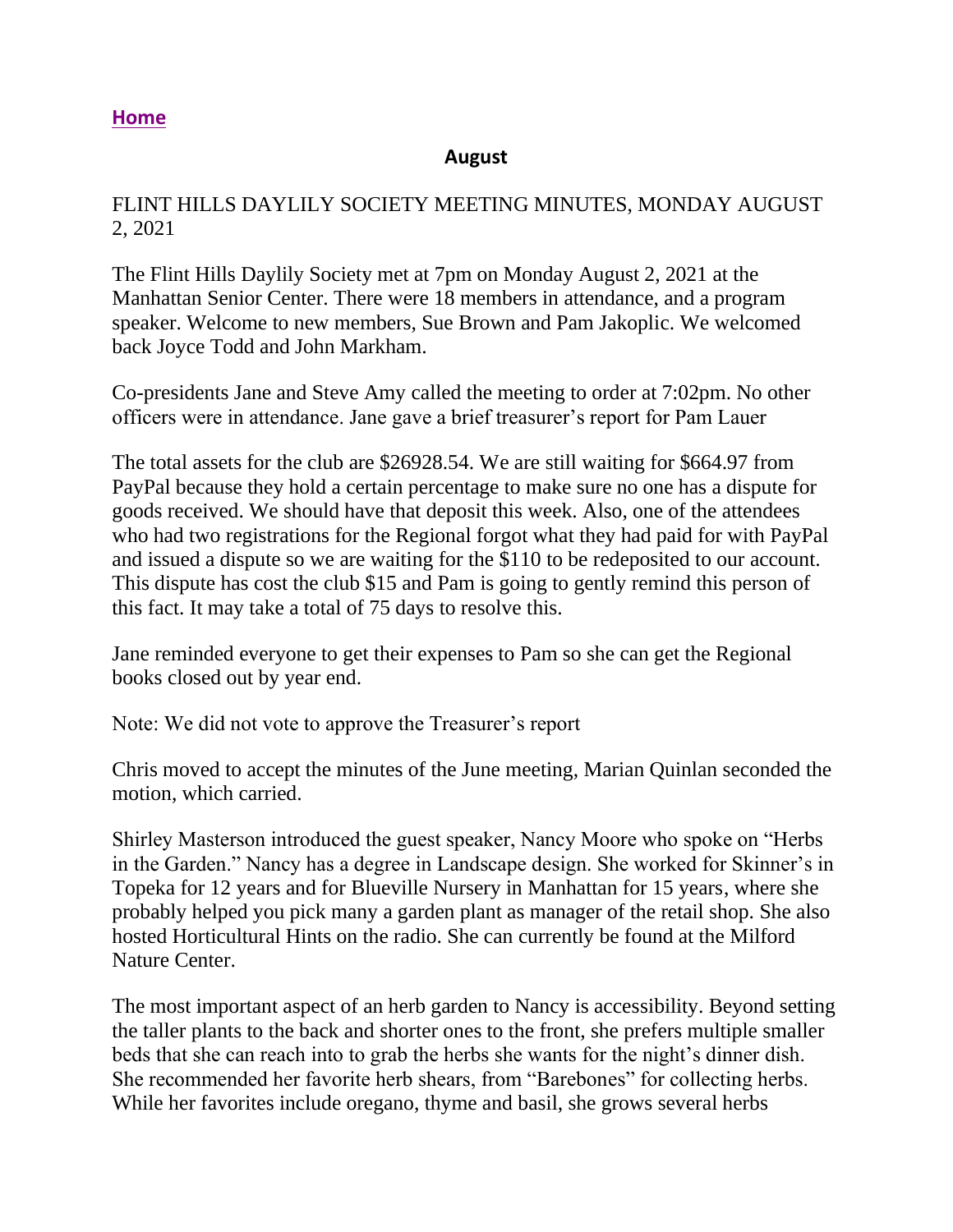specifically for tea blends. She shared a sniff of her favorite blend, containing dried chamomile, lemon balm, lavender spearmint, strawberries, apples and althea blooms.

She recommended a professional dryer for herbs overs simply hanging them from the rafters, and sparked a conversation that included success with air fryers and convection ovens. She shared a little known fact, that borage repels tomato hornworms, (note to self for next year!!!)

She also recommended fern leave dill over regular dill, both of which reseed plentifully in her gardens. All in all, her presentation was enjoyed by all.

Old Business

Report on regional meeting by Steve Amy:

The hard work of club members made the regional an outstanding success for 123 attendees. 122 plants were auctioned Friday evening. The regional took in \$22,282.00 with \$12, 747.80 in expenses, netting the club \$9,534.00.

Judging Clinics: Chris Renner reported that 19 participated in garden judging clinics. They did well and it appears that we will have 3 new judges to replace the 4-5 that we are losing. He asked that garden judges complete their online ballots. And he pointed out that cultivar Marian Q has been blooming for two months

and is very prolific. He would like to see it on a National Ballot. Vote early and often (just kidding) to promote our local hybridizers.

Exhibition judging: no report

Annual Fall Banquet: The Banquet will be held Monday Sept 20 at 6pm, at the Manhattan Senior Center. Catered by Nico's Little Italy who will provide lasagna and a pasta dish as entrees, disposable table service, bread & butter, choice of salad and appetizer. The cost will be 10 per person, with the club funding and additional \$6.27 per dinner. This total cost of \$16.27 has the tax and a 20% gratuity already figured in. Thank you, Pam!

Daylily Daze: This annual event was held in conjunction with the regional meeting to show other MoKanOk regional club members how we interact to promote daylilies to the public. Several commented on Marian Quinlan's knowledge and the representation of the Stout Medal Winner collection in the KSU garden that is updated by our club.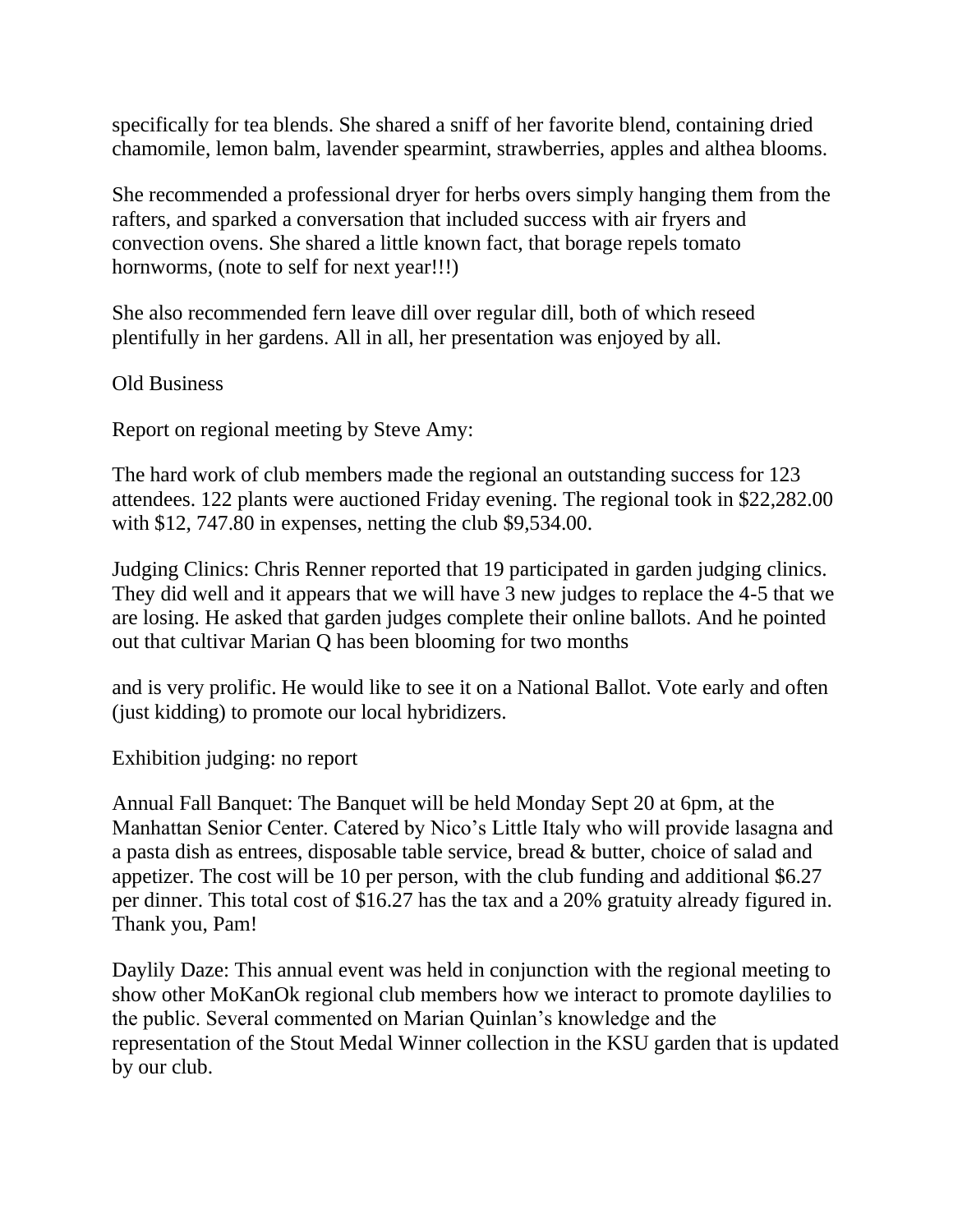Farmer's Market Sale: There will be no daylily sale at the Farmer's Market this year. Plans are underway for one next spring. Jo Lyle did mention that the recent iris sale netted \$11,000.00

Librarian: absent, no report

Membership: Nothing to report

Photo Contest: Be on the lookout for instructions from the photo contest committee. Entrees are due August

There were no reports or updates needed for Programs, Refreshments, Webmaster, Yearbook, Facebook Group and Daylily Drawings until next year

Refreshments were served at 8:06pm. Jo Lyle- cheese/crackers

Karen Ridder- cream cheese pinwheels

Pam Lauer – Fresh fruit

Ann Redmon- eclairs, cookies

Lou Irwin – a dozen cookies

Daylily "HOW TO MOMENT" demo: To that end, Steve Amy demonstrated how to divide a large daylily clump using hands, a daylily dividing tool (aka dandelion digger, although he insists his has never seen a dandelion), or a spading fork and a sharpshooter shovel (the shovel that no self-respecting garden can do without) or a special daylily separator that can be purchased from donshull@icloud.com. It was also noted that fans purchased from growers should NOT be planted separately, but should be kept together to promote faster proliferation. He also showed us how to use a bread knife or any serrated knife to cut back daylilies after the bloom is finished. He noted that a knife is much easier on the hands than any shears or scissors. The daylily clump was SPECIAL CANDY (up for the Stout Medal Award) and eleven members took home divisions of the plant. Steve also brought an iPad to help anyone who wanted to vote in the Popularity Poll.

New Business and Miscellaneous Announcements:

Chris Renner asked that we consider donating \$500 to the Region because they have had no fund raisers in the last year and the Region needs funds. Jane Amy mentioned that we had been giving the Region \$400 a year for the MOKANOK fund. She is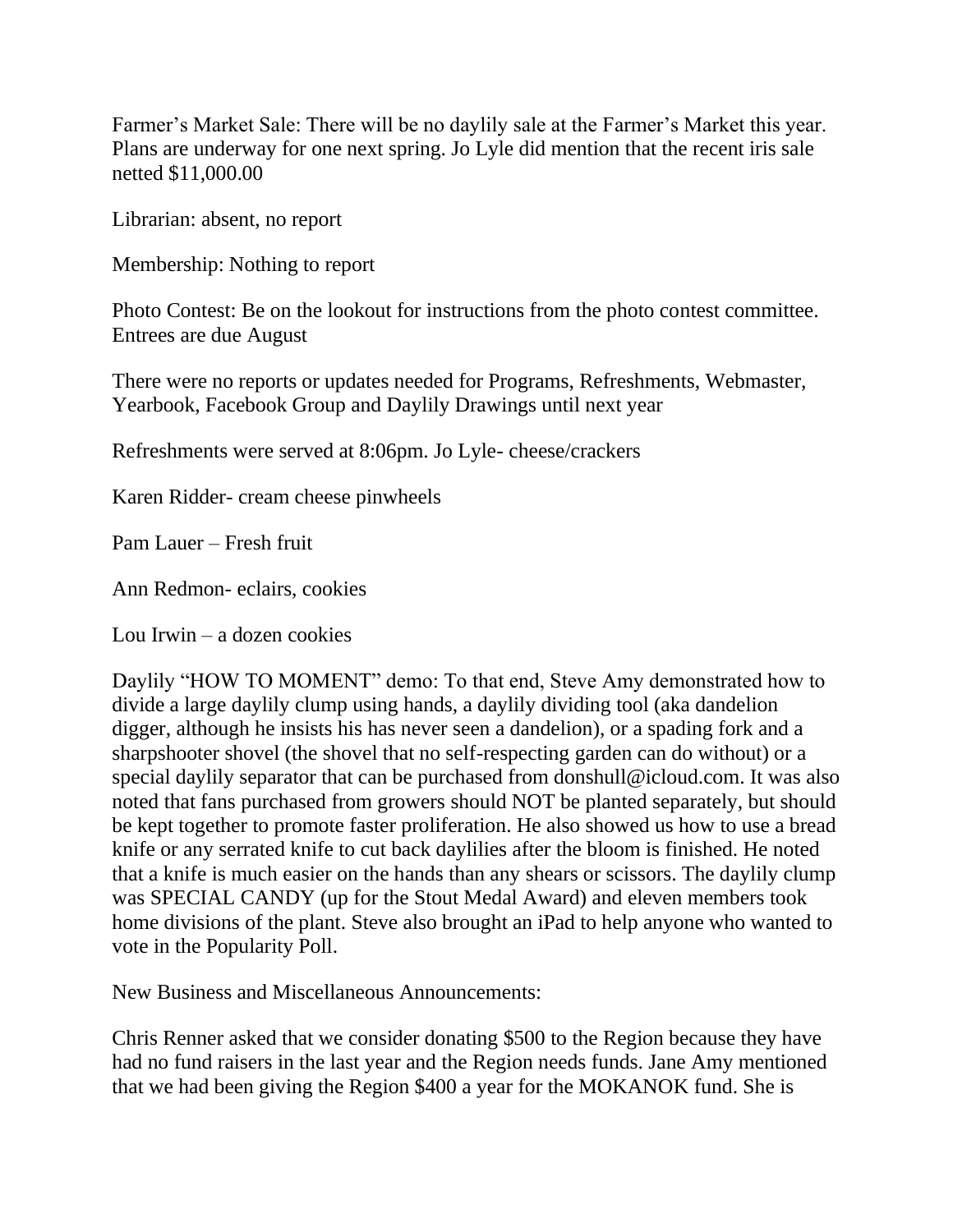checking with Pam to see if we really have been giving the \$400 and we'll discuss this at the September banquet.

Please Donate: The Tulsa daylily club is preparing to host the regional meeting next year. They need hybridizers plants for their gardens. If you have 3-5 fans from a regional hybridizer that can still be voted on, please get them to Jane and Steve Amy before August 20th. Bill Shoemaker, who is hosting one of the hybridizer beds from the Tulsa club, will be picking up 20 or 25 from the Amy's. If you have others that are over 10 years old, please bring those too. It is the Amy's understanding that Tulsa is starting a regional hybridizers garden in one of the public gardens we will visit next year.

Officers meeting at the regional conference: Carol Schultz mentioned that daylily clubs seemed to have drifted away from meetings to do with daylilies as a topic or program. It was suggested that local clubs provide more programs dealing with daylily centered subjects. New members come to learn about daylilies and the clubs should think about getting back to some of the basics.

Announcements:The Topeka Daylily Club will hold their annual daylily sale on Saturday, August 28, 2021 at the Downtown Farmers Market. The Farmers Market is in a new location. It is now located in the southwest corner of the State Parking Lot adjacent to Topeka Boulevard. You can get to it from 10th street, Topeka Boulevard, or Harrison Street. They will be set up adjacent to Topeka Boulevard at about 11th Street.

The Topeka Daylily club will host speaker Paul Owen at their meeting on Sept 14th. We are invited to attend and details will be provided later.

Work Day: A work day was held to clean up the beds outside the Manhattan Senior Citizens Center. Note, new lilies set to fill the empty spaces were NOT labeled because we have wondered if some of those missing plus tags have been taken. A total of 14 new plants were added to the beds.

Daylily drawing: 20 daylilies from Pinewood Gardens were purchased by club members in the drawing.

Nominating Committee: The committee has a slate of potential officers for next year to be voted on at the September Banquet. They are:

Ann Redmon- President

Steve & Jane Amy -Co-Vice Presidents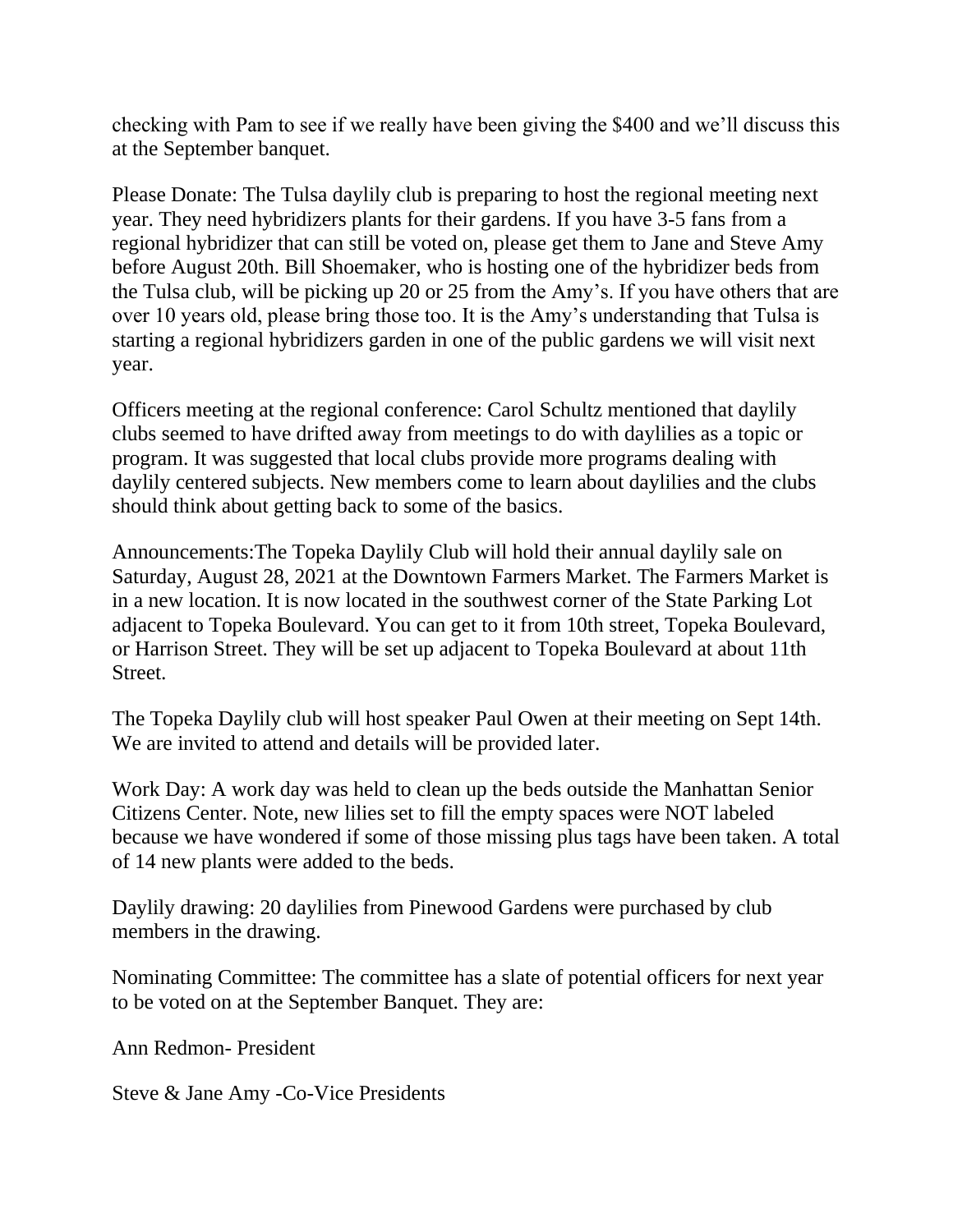Pam Lauer -Treasurer

Sue Brown -Secretary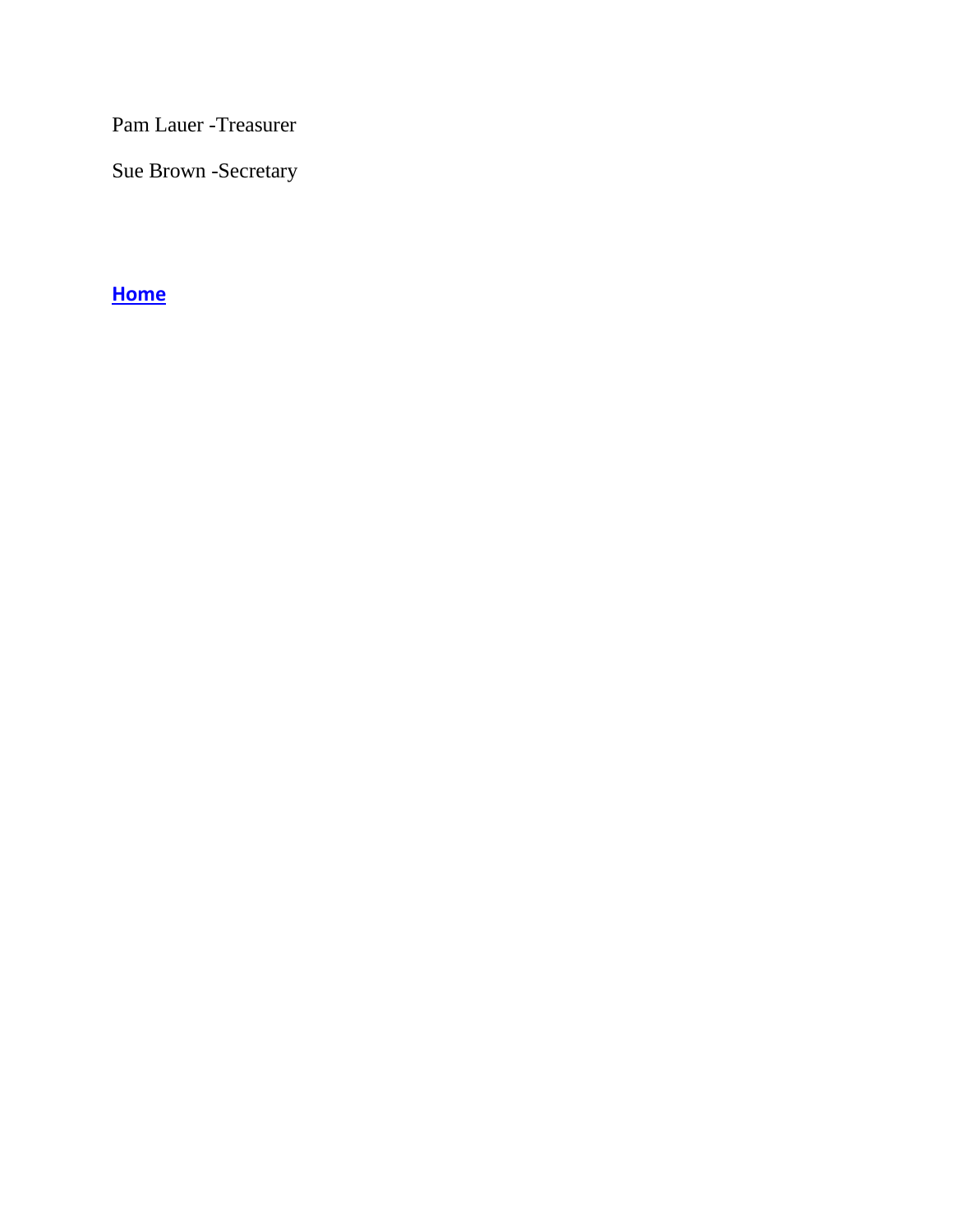## **September**

## <span id="page-16-0"></span>FLINT HILLS DAYLILY SOCIETY MEETING MINUTES FROM SEPTEMBER 20, 2021 MEETING AND FALL BANQUET

The Flint Hills Daylily Society met on September 20, 2021 at the Manhattan Senior Center.

There were 26 members and 1 guest in attendance. Welcome to new member Nancy Moore.

Co-Presidents, Steve and Jane Amy called the business meeting to order. Other officers present were Vice President Shirley Masterson, Treasurer Pam Lauer, Secretary Karen Ridder, and Member At Large Barbara Pearson.

## BUSINESS MEETING:

Co-Presidents called on Pam Lauer to give Treasurer Report.

Treasurer Report – Balance in checking account is \$21,771.54; CD value \$5,395.95 for a total of \$27,167.49.

Christopher Renner moved to accept the Treasurer Report as presented. Ann Redmon seconded the motion

Motion carried.

President brought to our attention that August Treasurer Reports were reviewed but had not been approved. President asked that the August report be approved.

Christopher Renner moved to approve August Treasurer Report. Ann Redmon seconded the motion.

Motion carried.

President asked for motion to approve August meeting minutes taken by Sue Brown.

Christopher Renner moved to accept the August minutes as presented. Irene Johnson seconded the motion.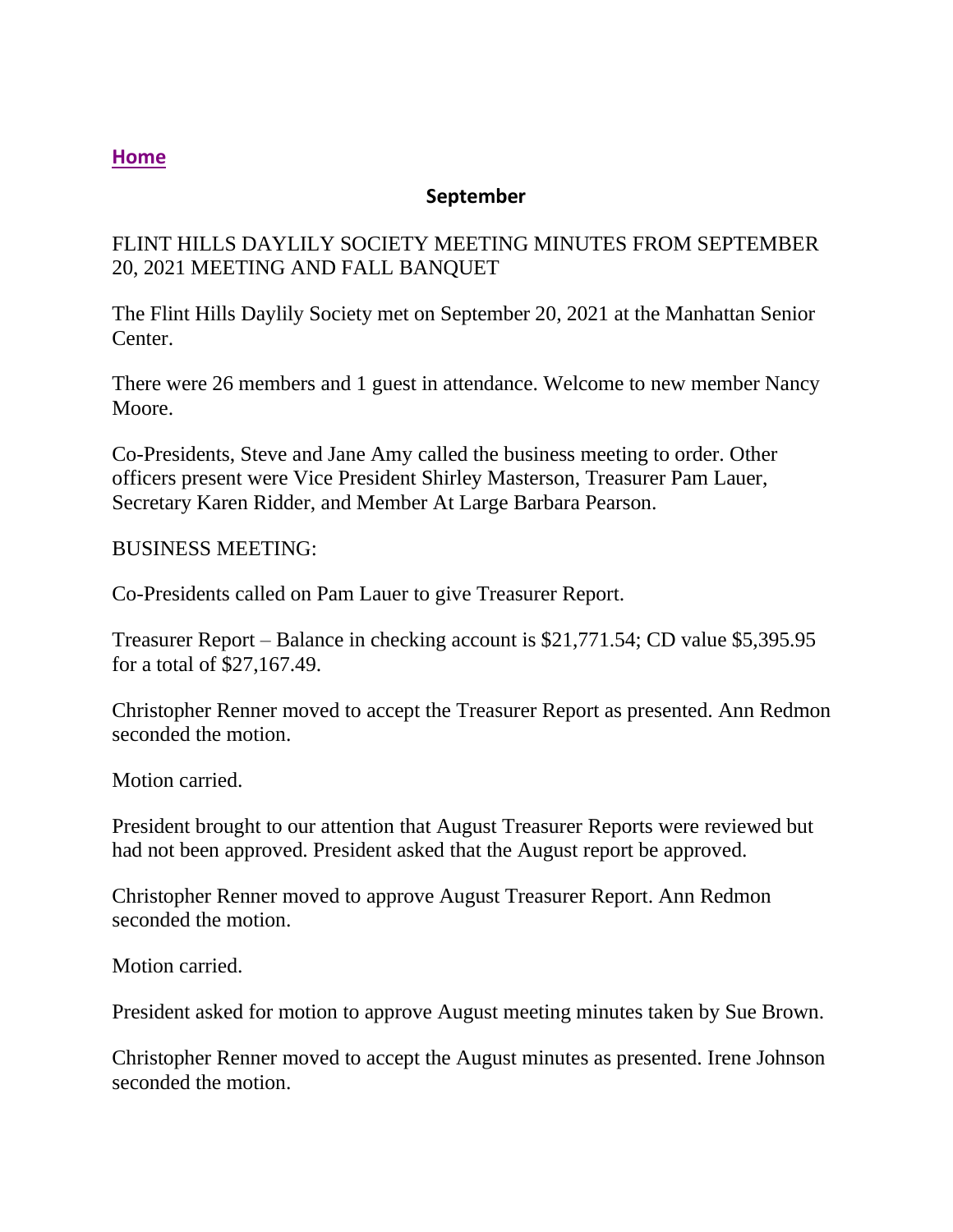Motion carried.

#### OLD BUSINESS:

Discussion for FHDS to donate \$500 to the Region for the MoKanOk fund.

Ann Redmon moved to donate \$500 to the MoKanOk fund. Christopher Renner seconded the motion.

Motion carried.

Discussion at the previous meeting to vote to amend the by-laws for the signatories on the bank accounts to be changed every January as the new Treasure and President comes in. Pam reported that our bank requires a motion in the minutes to change signatories on our bank accounts. We passed this for the current year but we need to have the wording changed in the by-laws to cover us in the following years as we move forward.

Proposed wording for the by-laws:

"The Treasurer and President shall be co-signatories on all financial accounts. The cosignatories shall be changed with the financial institutions as needed after the election of new officers annually when they take office January 1 of the year of service."

Jane Amy moved to amend the by-laws for the signatories as proposed. Christopher Renner seconded the motion.

Motion carried.

NEW BUSINESS :

The Nominating Committee presented the following slate of officers for the 2022 year: Ann Redmond – President

Steve and Jane Amy – Co-Vice Presidents Pam Lauer – Treasurer

Sue Brown – Secretary

President called for additional nominations from the floor for 2022 officers.

None were made.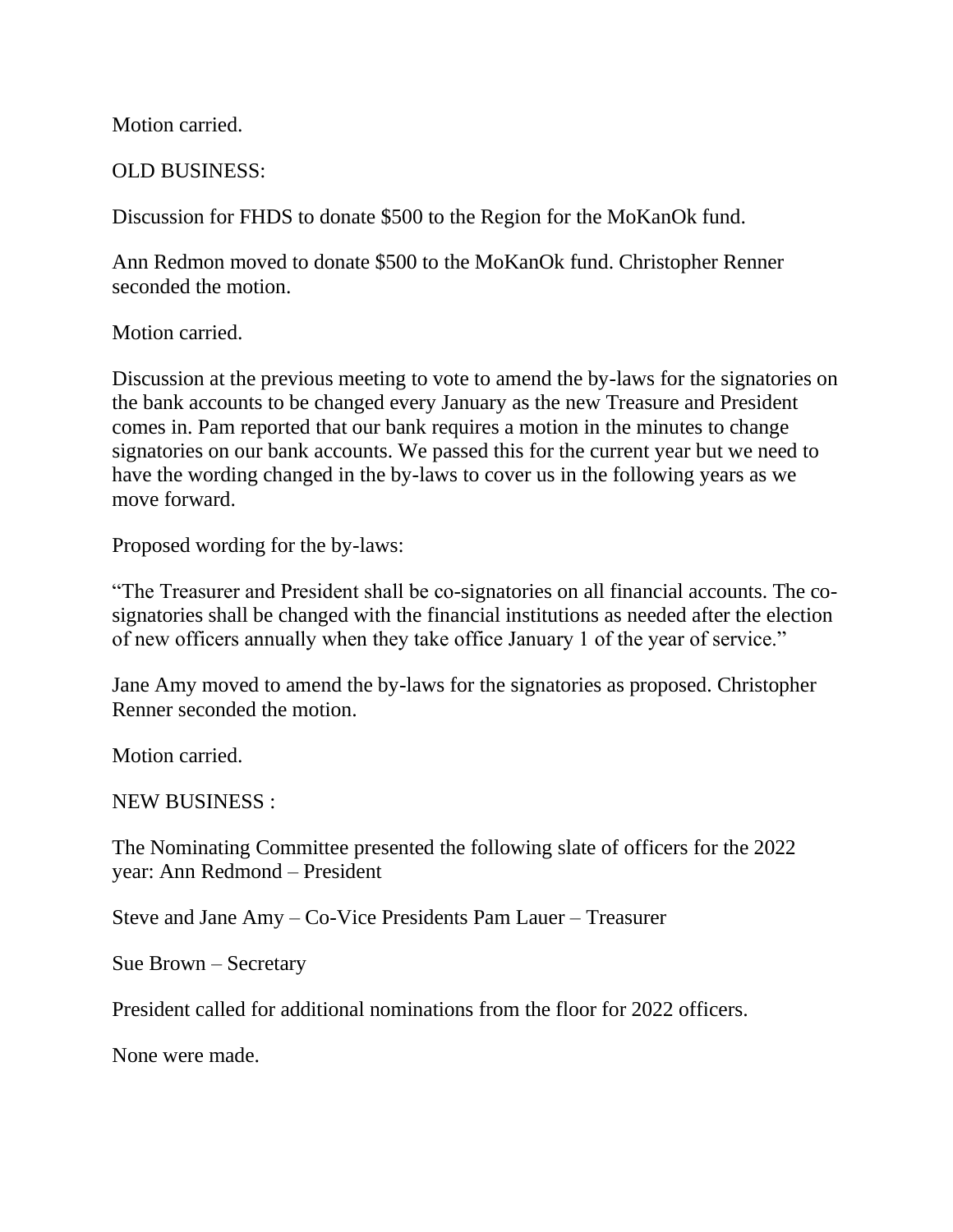Christopher Renner moved to accept the slate of officers as presented for 2022. Irene Johnson seconded the motion.

Motion carried.

President asked for someone to make a motion to remove Steve Amy as a signatory on FHDS bank accounts, leave current Treasurer Pam Lauer as a signatory on FHDS bank accounts and add new President Ann Redmon as a signatory on FHDS bank accounts for the 2022 Calendar year.

Pam Lauer moved to remove past President Steve Amy as signatory on Flint Hills Daylily Society (FHDS) bank accounts, leave past and re-elected treasurer Pam

Lauer as signatory on FHDS bank accounts, and add newly elected President Ann Redmon as signatory on FHDS bank accounts for the 2022 calendar year.

Christopher Renner seconded the motion. Motion carried.

The membership discussed the possibility of printing Member Booklets. Presidents propose that we go back to a booklet form for the annual yearbook. Jane Amy can prepare the booklet similar to the Regional booklet or the booklet we had in the past. We also discussed printing the By-Laws and then seeing that each member has a copy.

# ANNUAL FALL BANQUET

Laura Hall and Barbara Pearson did an AMAZING job of putting together a lovely banquet! The meal was catered by Nico's Little Italy who provided Lasagna and Chicken Alfredo as the entrees, 2 Salads to choose from, Bread & Butter and for dessert we had Tiramisu and a rich Chocolaty Layered Dessert. Everyone enjoyed the wonderful meal. We ended the meal singing Happy Birthday to our long time member Bobbie Kromm.

## PHOTO CONTEST

A huge thank you to our Chairs Barbara Pearson and Lou Irwin for putting together the pictures that club members submitted for the Photo Contest. There were 6 categories and many beautiful photos of Daylilies. Club members voted on their favorite in each category. The 1st place winners received a monetary prize of

\$50 for each category. The winners are: